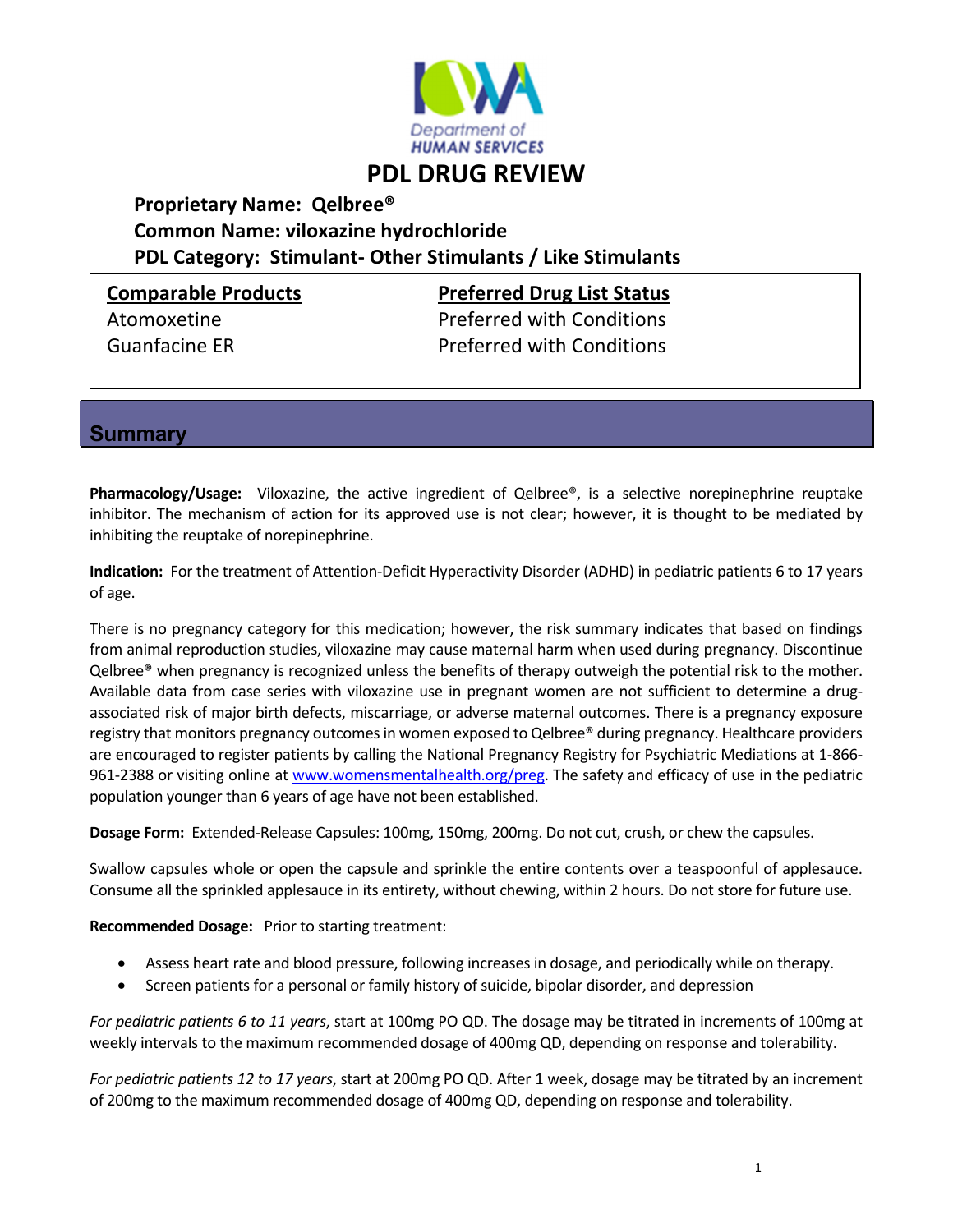Pharmacologic treatment of ADHD may be needed for extended periods. Periodically reevaluate the long-term use of Qelbree® and adjust dosage as needed.

The effect of hepatic impairment on the pharmacokinetics of viloxazine is not known. Qelbree® is not recommended in patients with hepatic impairment. The exposure of viloxazine increases in patients with renal impairment. No dosage adjustment is recommended in patients with mild to moderate renal impairment. Dosage reduction is recommended in patients with severe renal impairment. The recommended starting dosage in this population is 100mg QD. Dosage may be titrated in weekly increments of 50 to 100mg QD to a maximum of 200mg QD.

**Drug Interactions:** Concomitant use of Qelbree® with an MAO inhibitor or within 2 weeks after discontinuing an MAO inhibitor is contraindicated.

Viloxazine is a strong CYP1A2 inhibitor. Concomitant use of viloxazine significantly increases the total exposure, but not peak exposure, of sensitive CYP1A2 substates, which may increase the risk of adverse reactions associated with these CYP1A2 substrates. Coadministration of Qelbree® with sensitive CYP1A2 substrates or CYP1A2 substrates with a narrow therapeutic range (e.g. alosetron, duloxetine, ramelteon, tasimelteon, tizanidine, theophylline), is contraindicated.

The concomitant use of Qelbree® with moderate sensitive CYP1A2 substrates (e.g. clozapine, pirfenidone) is not recommended. Dose reduction may be warranted if co-administered.

Monitor patients for adverse reactions and adjust dosage of CYP2D6 substrates, as clinically indicated, if Qelbree® is used concomitantly with CYP2D6 substrates.

Monitor patients for adverse reactions and adjust dosage of CYP3A4 substrates, as clinically indicated, if Qelbree® is used concomitantly with CYP3A4 substrates.

Box Warning: Qelbree® has a box warning regarding suicidal thoughts and behaviors. In clinical studies, higher rates of suicidal thoughts and behavior were reported in pediatric patients with ADHD treated with Qelbree® than in patients treated with placebo. Closely monitor all Qelbree®-treated patients for clinical worsening, and for the emergence of suicidal thoughts and behaviors.

Common Adverse Drug Reactions: Listed % incidence for adverse drug reactions= reported % incidence for drug *(Qelbree®) minusreported % incidence for placebo. Please note that an incidence of 0% meansthe incidence wasthe same as or less than placebo.* The most frequently reported adverse events included somnolence (12%), headache (4%), decreased appetite (6.6%), upper respiratory tract infection (1%), fatigue (4%), pyrexia (1.8%), abdominal pain (1%), nausea (2%), vomiting (2%), insomnia (3%), and irritability (2%).

Regarding effects on weight, in short-term studies Qelbree®-treated patients 6 to 11 years of age gained an average of 0.2kg compared to a gain of 1kg in the same‐aged patients who received placebo. Qelbree®‐treated patients 12 to 17 years of age lost an average of 0.2kg compared to a weight gain of 1.5kg in same-aged patients who received placebo. In a long-term, open-label extension safety study, 1097 patients received at least 1 dose of Qelbree®. Among the 338 patients assessed at 12 months, the mean change from baseline in weight‐for‐age z‐score was ‐0.2. In the absence of a control group, it is not clear whether the weight change observed in the long-term, open-label extension was attributable to the effect of Qelbree®.

As mentioned in the box warning section, higher rates of suicidal thoughts and behavior were reported in pediatric patients with ADHD treated with Qelbree® than in patients treated with placebo. Patients treated with Qelbree® had higher rates of insomnia and irritability. Although a causal link between the emergence of such symptoms and the emergence of suicidal impulses has not been established, there is a concern that these and other symptoms (such as depressed mood, anxiety, agitation, akathisia, mania, hypomania, panic attacks, impulsive behavior, and aggression) may represent precursors to emerging suicidal ideation or behavior. Closely monitor all Qelbree®treated patients for clinical worsening and emergence of suicidal thoughts and behaviors, especially during the first few months of drug therapy and at times of dosage changes.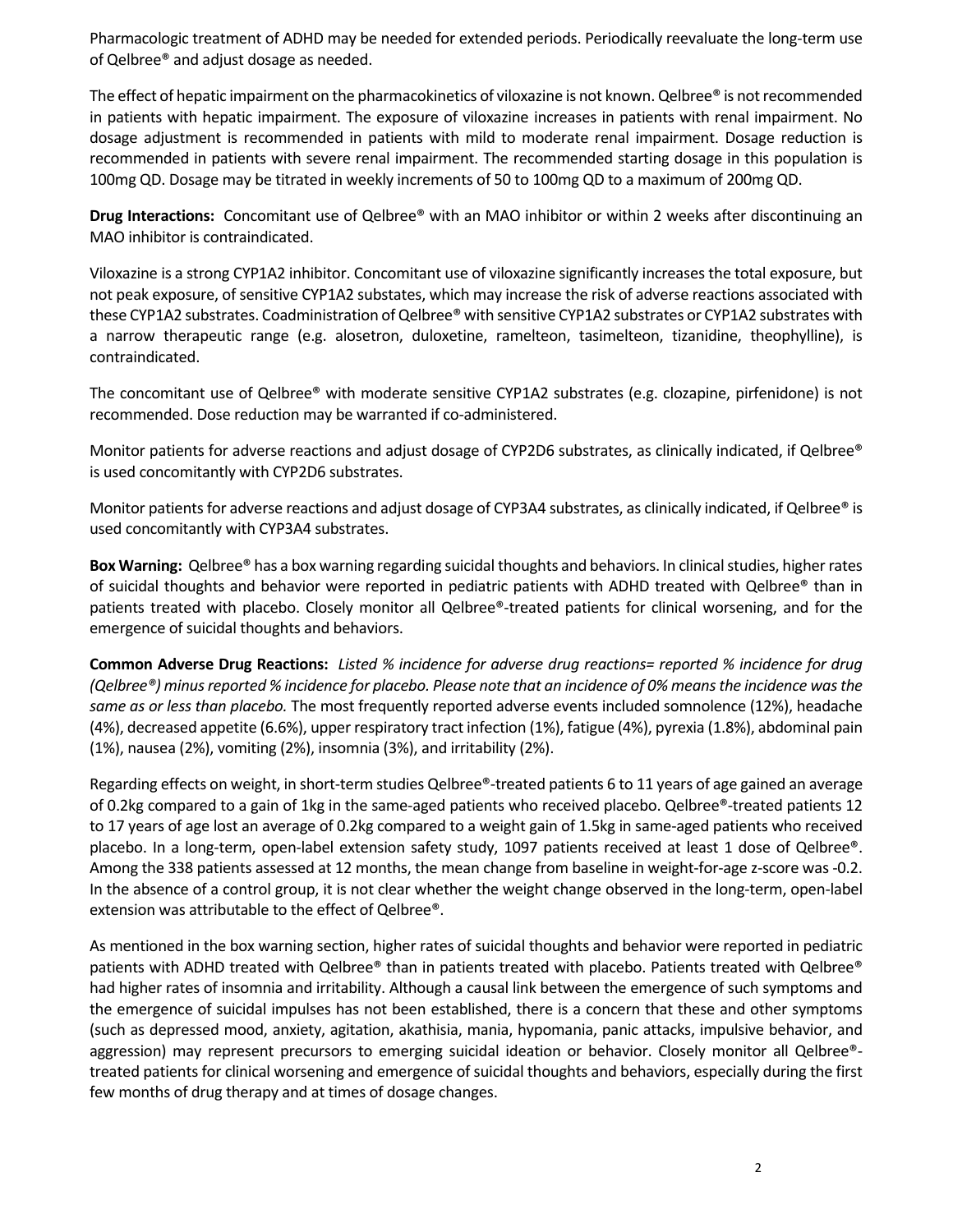Qelbree® can cause an increase in heart rate and diastolic blood pressure. Assess heart rate and blood pressure prior to starting treatment, following increases in dosage, and periodically while on therapy.

Noradrenergic drugs, such as Qelbree®, may induce a manic or mixed episode in patients with bipolar disorder. Prior to starting Qelbree®, screen patients to determine if they are at risk for bipolar disorder.

Qelbree® can cause somnolence and fatigue. Patients should not perform activities requiring mental alertness, such as operating a motor vehicle or operating hazardous machinery until they know how they will be affected by Qelbree®.

## **Contraindications:** In patients:

- Receiving concomitant treatment with monoamine oxidase inhibitors (MAO-I), or within 14 days following discontinuation of an MAO‐I
- Receiving concomitant administration of sensitive CYP1A2 substrates or CYP1A2 substrates with a narrow therapeutic range

## **Manufacturer:** Supernus Pharmaceuticals

**Analysis:** The safety and efficacy of Qelbree® were assessed in three short‐term, randomized, placebo‐controlled, monotherapy studies that included pediatric patients 6 to 17 years of age with ADHD.

*Study 1* was a multicenter, randomized, double‐blind, 3‐arm, placebo‐controlled study that included pediatric patients 6 to 11 years of age with ADHD (N=477) who were treated with Qelbree® 100mg, Qelbree® 200mg, or placebo for 6 weeks, including a 1‐week titration period and a 5‐week maintenance period. The primary endpoint was the change from baseline to the end of the study on the total score on the ADHD Rating Scale (ADHD‐RS‐5), an 18-question scale that assesses hyperactivity, impulsivity, and inattentive symptoms. Higher ADHD-RS-5 scores reflect more severe symptoms. The Clinical Global Impressions‐Improvement (CGI‐I) score at the end of the study was a secondary endpoint. Results suggested that the change from baseline (reduction) in AHDH‐RS‐5 total score was statistically significantly greater in patients treated with Qelbree® 100mg or with Qelbree® 200mg than in patients treated with placebo. In addition, compared with placebo, a statistically significantly greater reduction (improvement) in CGI‐I score was observed in both Qelbree® doses.

*Study 2* was a multicenter, randomized, double‐blind, 3‐arm, placebo‐controlled study that included patients 6 to 11 years of age with ADHD (N=313) who were treated with Qelbree® 200mg, Qelbree® 400mg, or placebo for 8 weeks, including a 3‐week titration period and a 5‐week maintenance period. The primary endpoint wasthe change from baseline to the end of the study on the total score on the ADHD‐RS‐5, while the CGI‐I score was a secondary endpoint. Results suggested that the change from baseline (reduction) in ADHD‐RS‐5 total score was statistically significantly greater in patients treated with Qelbree® 200g or with Qelbree® 400mg than in patients treated with placebo. Compared with placebo, a statistically significantly greater reduction (improvement) in CGI-I score was observed both in patients treated with Qelbree® 200mg and Qelbree® 400mg.

*Study 3* was a multicenter, randomized, double‐blind, 3‐arm, placebo‐controlled study that included patients 12 to 17 years of age with ADHD (N=310) who were treated with Qelbree® 200mg, Qelbree® 400mg, or placebo for 6 weeks, including a 1-week titration period and a 5-week maintenance phase. The primary endpoint was the change from baseline to the end of the study on the total score on the ADHD-RS-5, while the CGI-I score was a secondary endpoint. Results suggested that the change from baseline (reduction) in ADHD‐RS‐5 total score was statistically significantly greater in patients treated with Qelbree® 200mg and Qelbree® 400mg than patients treated with placebo. In addition, compared with placebo, a statistically significantly greater reduction (improvement) in CGI‐I score at the end of the study was observed both in patients treated with Qelbree® 200mg and with Qelbree® 400mg.

Results from the 3 studies can be seen in the table below, which was adapted from the prescribing information.